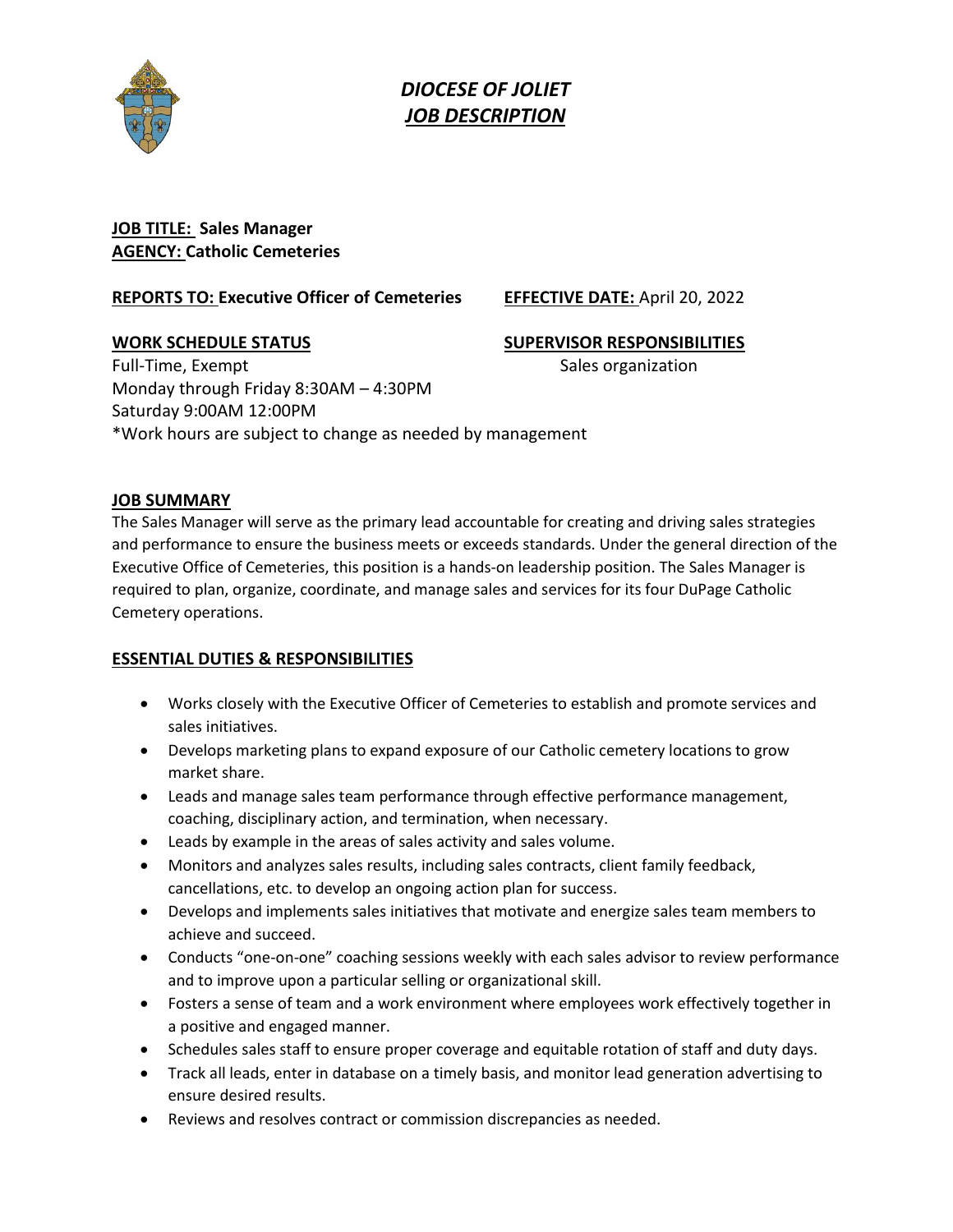- Attends services for client families to foster relationships, ensures excellent service and develops potential referrals.
- Reviews and approve sales contracts.
- Advises customers or families on technical or procedural issues.
- Inspections of all facilities, grounds, and locations to all are maintained to standards.
- Participate in Diocesan Church and community events to develop prospects and heighten awareness of catholic cemetery locations.
- Complies with all company procedures for customer service when dealing with families, handling complaints, completing post-interment service activities, and performing other duties necessary to ensure quality service levels.
- Protects confidentiality of diocese and client family information, including sales and marketing programs and materials, names and addresses of client families, and employees, and other related information.
- Partners with operations and administration to ensure that sales, operations, and administrative teams work well together for the benefit of the family and diocese.
- Identifies areas for continuous improvement, productivity, and cost reductions.
- Supports the mission, philosophy, objectives, and policies of the Catholic Church and the Diocese of Joliet.
- Perform other duties as assigned.

#### **REQUIRED SKILLS/ABILITIES**

- Excellent leadership and organizational skills.
- Strong communication skills in speaking, writing, and listening in English required.
- Bilingual fluency in Spanish preferred.
- Effectively utilize all sales training and techniques to fulfill production requirements**.**
- Strong proactive and willing initiative in all circumstances.
- Attention to detail and follow through.
- Demonstrated ability to build, inspire, train, and energize sales and administration team.
- Ability to compute discount, profit, and loss; commission, markup, and selling price; and ability to calculate surfaces.
- Valid state-issued driver's license in standing and acceptable driving record.
- Proficient with Microsoft Office (Word, Excel, PowerPoint, Outlook, Access, and PowerPoint) preferred.
- Well- developed consultation skills and ability to communicate effectively with internal, as well as external customers, community leaders, and grieving client families.
- Ability to empathize with client families and demonstrate tact and patience in emotionally charged situations.
- Ability to rapidly assess the needs of client families and quickly adapt to changing circumstances.
- Tactful and professional when dealing with complaints or desertification with services or merchandise.
- Simultaneously handle multiple projects, prioritize tasks, and exercise good judgement.